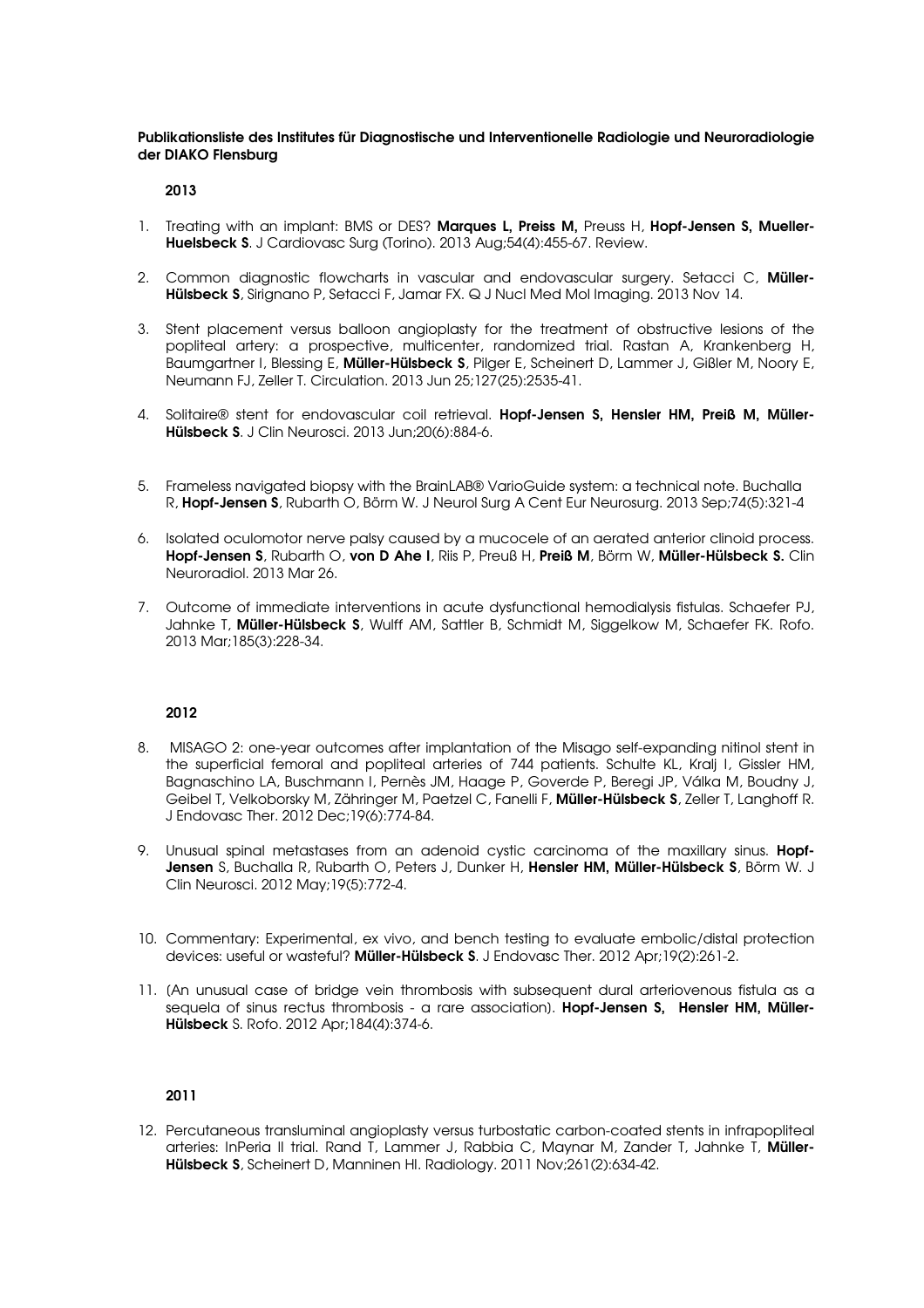- 13. Intestinal ischemia. Debus ES, **Müller-Hülsbeck S**, Kölbel T, Larena-Avellaneda A, Int J Colorectal Dis. 2011 Sep;26(9):1087-97. Review.
- 14. CIRSE vascular closure device registry. Reekers JA, Müller-Hülsbeck S, Libicher M, Atar E, Trentmann J, Goffette P, Borggrefe J, Zeleňák K, Hooijboer P, Belli AM. Cardiovasc Intervent Radiol. 2011 Feb;34(1):50-3.

## 2010

- 15. Final results of the protected superficial femoral artery trial using the FilterWire EZ system. Müller-Hülsbeck S, Hümme TH, Philipp Schäfer J, Charalambous N, Paulsen F, Heller M, Jahnke T.Cardiovasc Intervent Radiol. 2010 Dec;33(6):1120-7.
- 16. Comparison of second-generation stents for application in the superficial femoral artery: an in vitro evaluation focusing on stent design. Müller-Hülsbeck S, Schäfer PJ, Charalambous N, Yagi H, Heller M, Jahnke T. J Endovasc Ther. 2010 Dec;17(6):767-76.
- 17. Percutaneous intraluminal recanalization of long, chronic superficial femoral and popliteal occlusions using the Frontrunner XP CTO device: a single-center experience. Charalambous N, Schäfer PJ, Trentmann J, Hümme TH, Stöhring C, Müller-Hülsbeck S, Heller M, Jahnke T. Cardiovasc Intervent Radiol. 2010 Feb;33(1):25-33.
- 18. 16. MISAGO 1: first-in-man clinical trial with Misago nitinol stent. Schulte KL, **Müller-Hülsbeck S**, Cao P, Becquemin JP, Langhoff R, Charalambous N, Desgranges P, Kobeiter H, Midulla M, Vladimir Borovicanin V, Paunovic D, Beregi JP. EuroIntervention. 2010 Jan;5(6):687-91.
- 19. (Recanalization of the lower leg: PTA or stent?). Müller-Hülsbeck S. Radiologe. 2010 Jan;50(1):23-8. Review. German.

#### 2009

- 20. CAS: which stent for which lesion. Müller-Hülsbeck S, Preuss H, Elhöft H. J Cardiovasc Surg (Torino). 2009 Dec;50(6):767-72. Review.
- 21. Total percutaneous endovascular aneurysm repair with the dual 6-F Perclose-AT preclosing technique: a case-control study. Jahnke T, Schäfer JP, Charalambous N, Trentmann J, Siggelkow M, Hümme TH, Bolte H, Demirbas E, Heller M, Müller-Hülsbeck S. J Vasc Interv Radiol. 2009 Oct;20(10):1292-8.
- 22. Nitinol stent implantation in long superficial femoral artery lesions: 12-month results of the DURABILITY I study. Bosiers M, Torsello G, Gissler HM, Ruef J, Müller-Hülsbeck S, Jahnke T, Peeters P, Daenens K, Lammer J, Schroë H, Mathias K, Koppensteiner R, Vermassen F, Scheinert D. J Endovasc Ther. 2009 Jun;16(3):261-9.
- 23. Comparison of carotid stents: an in-vitro experiment focusing on stent design. Müller-Hülsbeck S, Schäfer PJ, Charalambous N, Schaffner SR, Heller M, Jahnke T. J Endovasc Ther. 2009 Apr;16(2):168-77.
- 24. Reduction of cerebral embolization in carotid angioplasty: an in-vitro experiment comparing 2 cerebral protection devices. Charalambous N, Jahnke T, Bolte H, Heller M, Schäfer PJ, Müller-Hülsbeck S. J Endovasc Ther. 2009 Apr;16(2):161-7.
- 25. Embolic protection devices for peripheral application: wasteful or useful? Müller-Hülsbeck S, Schäfer PJ, Hümme TH, Charalambous N, Elhöft H, Heller M, Jahnke T. J Endovasc Ther. 2009 Feb;16 Suppl 1:I163-9. doi: 10.1583/08-2596.1. Review.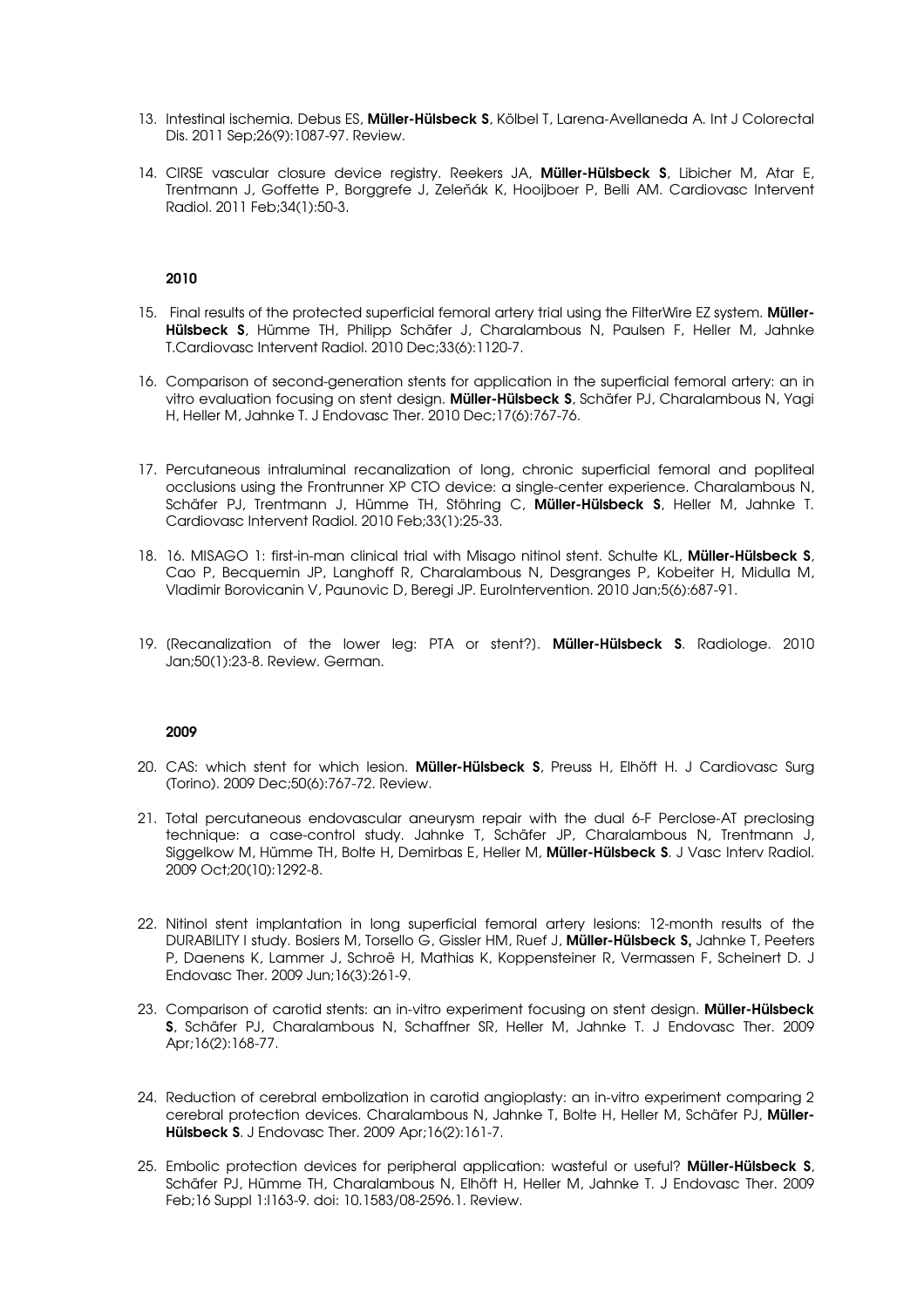#### 2008

- 26. Retrospective study of rapid-exchange monorail versus over-the-wire technique for femoropopliteal angioplasty. Jahnke T, Schäfer JP, Bolte H, Schäfer F, Michalek J, Charalambous N, Sapoval M, Müller-Hülsbeck S. Cardiovasc Intervent Radiol. 2008 Sep-Oct;31(5):854-9.
- 27. Improved renal function and blood pressure control following renal artery angioplasty: the renal artery angioplasty in patients with renal insufficiency and hypertension using a dedicated renal stent device study (PRECISION). Rastan A, Krankenberg H, Müller-Hülsbeck S, Sixt S, Tübler T, Müller C, Schwarzwälder U, Frank U, Schwarz T, Leppaenen O, Neumann FJ, Zeller T. EuroIntervention. 2008 Aug;4(2):208-13.
- 28. (Long-term results after fibroid embolization). Müller-Hülsbeck S. Radiologe. 2008 Jul;48(7):660-5. Review. German.

## 2007

- 29. [Transjugular intrahepatic portosystemic shunt: evaluation of the impact of the stent's configuration on the patency rate]. Schaefer PJ, Jahnke T, Schaefer FK, Hedderich J, Hinrichsen H, Heller M, Müller-Hülsbeck S. Rofo. 2007 Sep;179(9):965-70. German.
- 30. Precision of computer-aided volumetry of artificial small solid pulmonary nodules in ex vivo porcine lungs. Bolte H, Riedel C, **Müller-Hülsbeck S**, Freitag-Wolf S, Kohl G, Drews T, Heller M, Biederer J. Br J Radiol. 2007 Jun;80(954):414-21.
- 31. Subclavian and vertebral arterial interventions. Müller-Hülsbeck S. Semin Intervent Radiol. 2007 Jun;24(2):258-67.
- 32. [Endovascular treatment of atherosclerotic arterial stenoses and occlusions of the supraaortic arteries: mid-term results from a single center analysis]. Müller-Hülsbeck S, Both M, Charalambous N, Schäfer PJ, Heller M, Jahnke T. Rontgenpraxis. 2007;56(4):119-28. German.

#### 2006

- 33. [Rational minimally invasive treatment of pAOD: when should a conservative approach, PTA, or stent be chosen?). Müller-Hülsbeck S. Radiologe. 2006 Nov;46(11):973-9. Review. German.
- 34. [Does interventional therapy prolong the patency of hemodialysis fistulas and grafts?]. Schaefer PJ, **Müller-Hülsbeck S**, Schaefer FK, Soehne J, Charalambous N, Heller M, Jahnke T, Rofo. 2006 Nov;178(11):1121-7. German.
- 35. Balloon angioplasty of arteries of the upper extremities in patients with extracranial giant-cell arteritis. Both M, Aries PM, Müller-Hülsbeck S, Jahnke T, Schäfer PJ, Gross WL, Heller M, Reuter M.Ann Rheum Dis. 2006 Sep;65(9):1124-30.
- 36. Mid-term results after endovascular stent-grafting of descending aortic aneurysms in high-risk patients. Brandt M, Walluscheck KP, Jahnke T, Attmann T, Heller M, Cremer J, Müller-Hülsbeck S. Cardiovasc Intervent Radiol. 2006 Sep-Oct;29(5):739-44.
- 37. Percutaneous pulmonary valve replacement: 3-month evaluation of self-expanding valved stents. Attmann T, Quaden R, Jahnke T, **Muller-Hulsbeck S**, Boening A, Cremer J, Lutter G. Ann Thorac Surg. 2006 Aug;82(2):708-13.